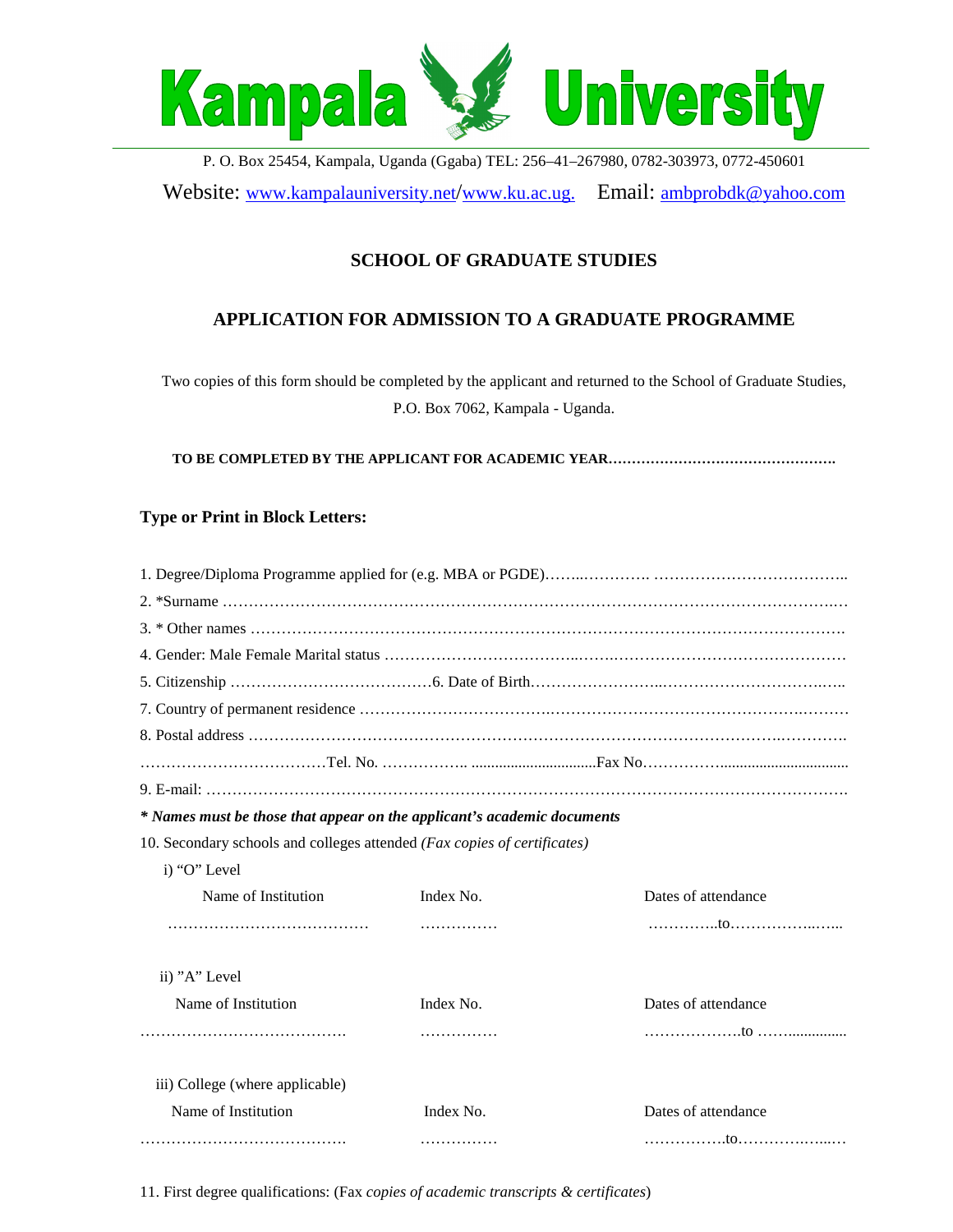|                              | 12. Other qualifications (indicate dates and fax copies of certificates)                                |
|------------------------------|---------------------------------------------------------------------------------------------------------|
|                              |                                                                                                         |
|                              |                                                                                                         |
|                              |                                                                                                         |
|                              | 13. Research and teaching experience                                                                    |
|                              |                                                                                                         |
|                              |                                                                                                         |
|                              |                                                                                                         |
|                              |                                                                                                         |
|                              | 14. Relevant publications (where applicable)                                                            |
|                              |                                                                                                         |
|                              |                                                                                                         |
|                              |                                                                                                         |
|                              | 15. Employment record (use separate sheet if necessary)                                                 |
|                              |                                                                                                         |
|                              |                                                                                                         |
|                              |                                                                                                         |
|                              | 16. Proposed field of study, i.e. subject area (e.g. Financial Management option)                       |
|                              |                                                                                                         |
|                              |                                                                                                         |
|                              | 17. Provisional title of dissertation/thesis (where applicable)                                         |
|                              |                                                                                                         |
|                              |                                                                                                         |
|                              |                                                                                                         |
|                              | 18 Have you ever attempted the programme you are applying for?                                          |
|                              | YES/NO (delete as applicable)                                                                           |
|                              | If Yes, give reasons for not completing                                                                 |
|                              |                                                                                                         |
|                              |                                                                                                         |
|                              |                                                                                                         |
|                              | 19. Names and addresses of three referees who are familiar with your academic ability and performance:- |
| $\mathbf{i}$                 |                                                                                                         |
|                              |                                                                                                         |
| $\overline{ii}$ )            |                                                                                                         |
|                              |                                                                                                         |
| iii)                         |                                                                                                         |
|                              |                                                                                                         |
|                              |                                                                                                         |
|                              |                                                                                                         |
| 21. Declaration by applicant |                                                                                                         |

I declare that to the best of may knowledge, the information given above is correct